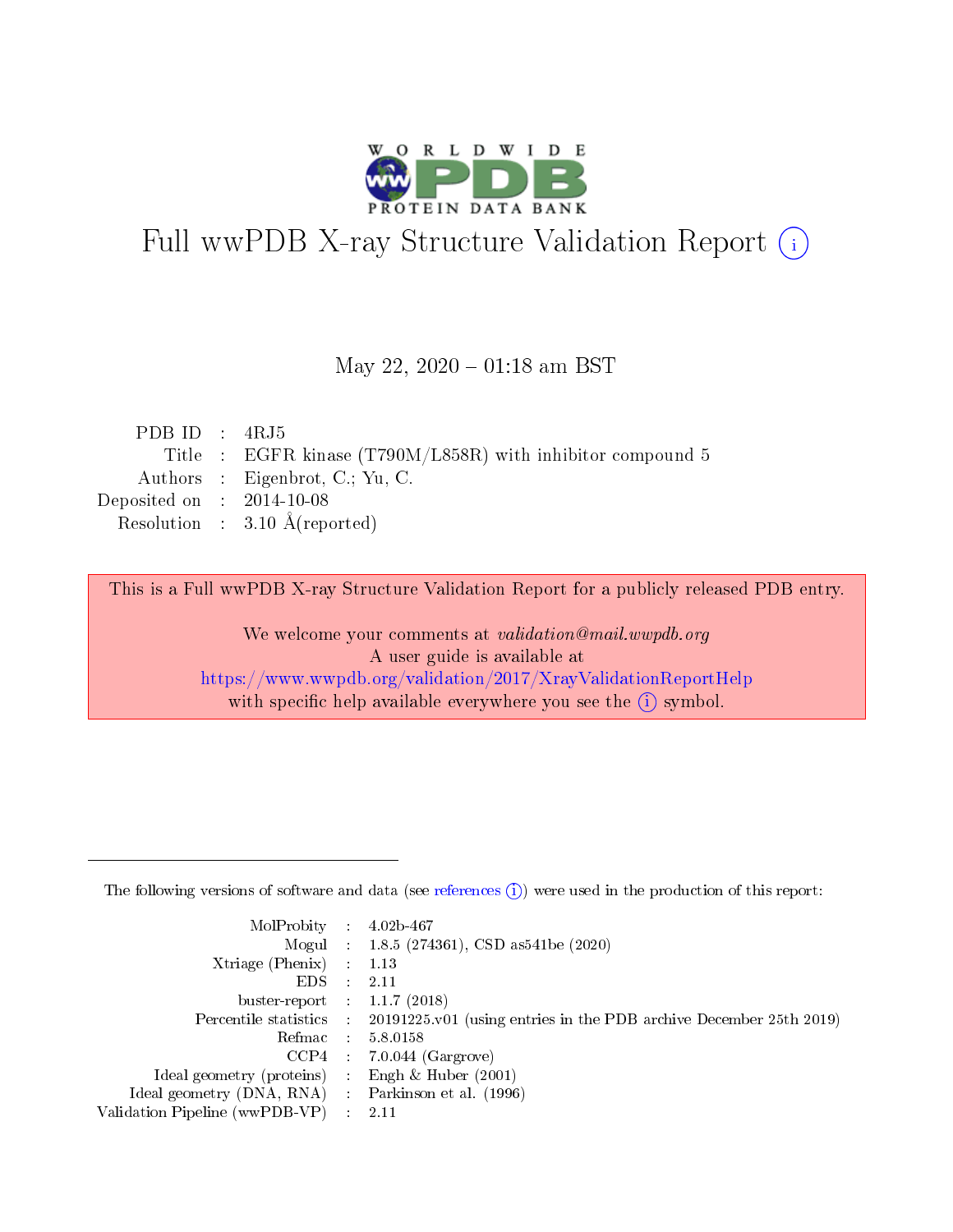# 1 [O](https://www.wwpdb.org/validation/2017/XrayValidationReportHelp#overall_quality)verall quality at a glance  $(i)$

The following experimental techniques were used to determine the structure: X-RAY DIFFRACTION

The reported resolution of this entry is 3.10 Å.

Percentile scores (ranging between 0-100) for global validation metrics of the entry are shown in the following graphic. The table shows the number of entries on which the scores are based.



| Metric                | Whole archive<br>$(\#\mathrm{Entries})$ | Similar resolution<br>$(\#\text{Entries},\, \text{resolution}\; \text{range}(\textup{\AA}))$ |  |  |
|-----------------------|-----------------------------------------|----------------------------------------------------------------------------------------------|--|--|
| $R_{free}$            | 130704                                  | $1094(3.10-3.10)$                                                                            |  |  |
| Clashscore            | 141614                                  | $1184(3.10-3.10)$                                                                            |  |  |
| Ramachandran outliers | 138981                                  | $1141 (3.10-3.10)$                                                                           |  |  |
| Sidechain outliers    | 138945                                  | $1141 (3.10-3.10)$                                                                           |  |  |
| RSRZ outliers         | 127900                                  | $1067(3.10-3.10)$                                                                            |  |  |

The table below summarises the geometric issues observed across the polymeric chains and their fit to the electron density. The red, orange, yellow and green segments on the lower bar indicate the fraction of residues that contain outliers for  $>=3, 2, 1$  and 0 types of geometric quality criteria respectively. A grey segment represents the fraction of residues that are not modelled. The numeric value for each fraction is indicated below the corresponding segment, with a dot representing fractions  $\epsilon=5\%$  The upper red bar (where present) indicates the fraction of residues that have poor fit to the electron density. The numeric value is given above the bar.

| Mol | $\cap$ hain | Length     | Quality of chain |           |  |  |  |  |
|-----|-------------|------------|------------------|-----------|--|--|--|--|
|     |             |            | $2\%$            |           |  |  |  |  |
|     |             | 991<br>ບບ⊥ | 82%              | 7%<br>11% |  |  |  |  |

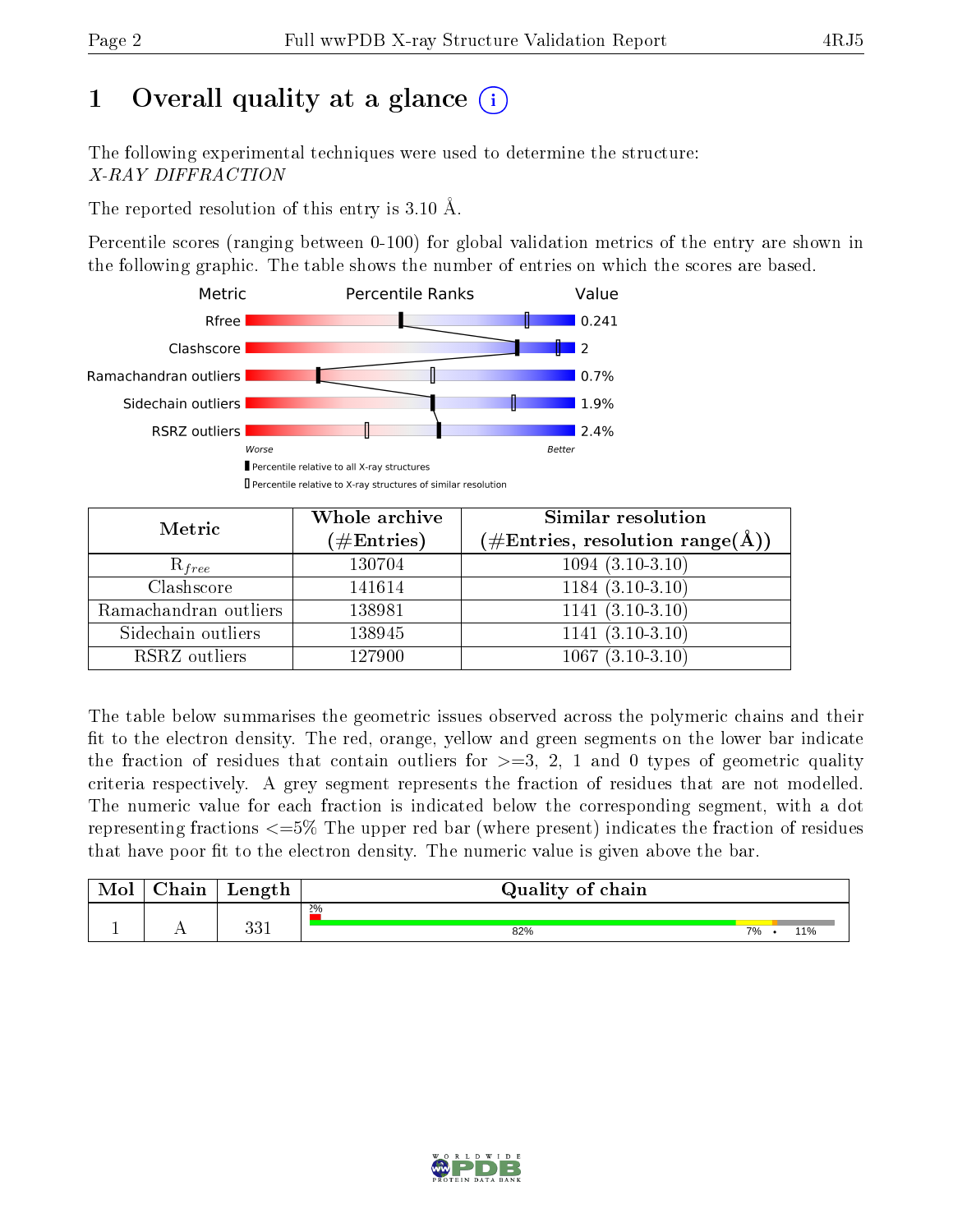# 2 Entry composition (i)

There are 2 unique types of molecules in this entry. The entry contains 2408 atoms, of which 0 are hydrogens and 0 are deuteriums.

In the tables below, the ZeroOcc column contains the number of atoms modelled with zero occupancy, the AltConf column contains the number of residues with at least one atom in alternate conformation and the Trace column contains the number of residues modelled with at most 2 atoms.

Molecule 1 is a protein called Epidermal growth factor receptor.

| Mol | Chain | Residues | $\rm{Atoms}$        |      |     |     | $ZeroOcc \mid AltConf \mid$ | Trace |  |
|-----|-------|----------|---------------------|------|-----|-----|-----------------------------|-------|--|
|     |       | 296      | $\rm Total$<br>2379 | .530 | 399 | 432 | ∼                           |       |  |

There are 8 discrepancies between the modelled and reference sequences:

| Chain | Residue | Modelled   | Actual     | Comment               | Reference         |
|-------|---------|------------|------------|-----------------------|-------------------|
|       | 694     | <b>GLY</b> |            | <b>EXPRESSION TAG</b> | <b>UNP P00533</b> |
|       | 790     | MET        | <b>THR</b> | ENGINEERED MUTATION   | <b>UNP P00533</b> |
|       | 858     | $\rm{ARG}$ | LEU        | ENGINEERED MUTATION   | <b>UNP P00533</b> |
|       | 865     | <b>ALA</b> | GLU        | ENGINEERED MUTATION   | <b>UNP P00533</b> |
|       | 866     | ALA        | GLU        | ENGINEERED MUTATION   | <b>UNP P00533</b> |
|       | 867     | <b>ALA</b> | <b>LYS</b> | ENGINEERED MUTATION   | <b>UNP P00533</b> |
|       | 1023    | <b>ASN</b> |            | <b>EXPRESSION TAG</b> | <b>UNP P00533</b> |
|       | 1024    | SER.       |            | <b>EXPRESSION TAG</b> | <b>UNP P00533</b> |

 Molecule 2 is N-[2-(4-methoxypiperidin-1-yl)pyrimidin-4-yl]-2-(1H-pyrazol-4-yl)-1H-pyrrolo[ 3,2-c]pyridin-6-amine (three-letter code: 3QY) (formula:  $C_{20}H_{22}N_8O$ ).



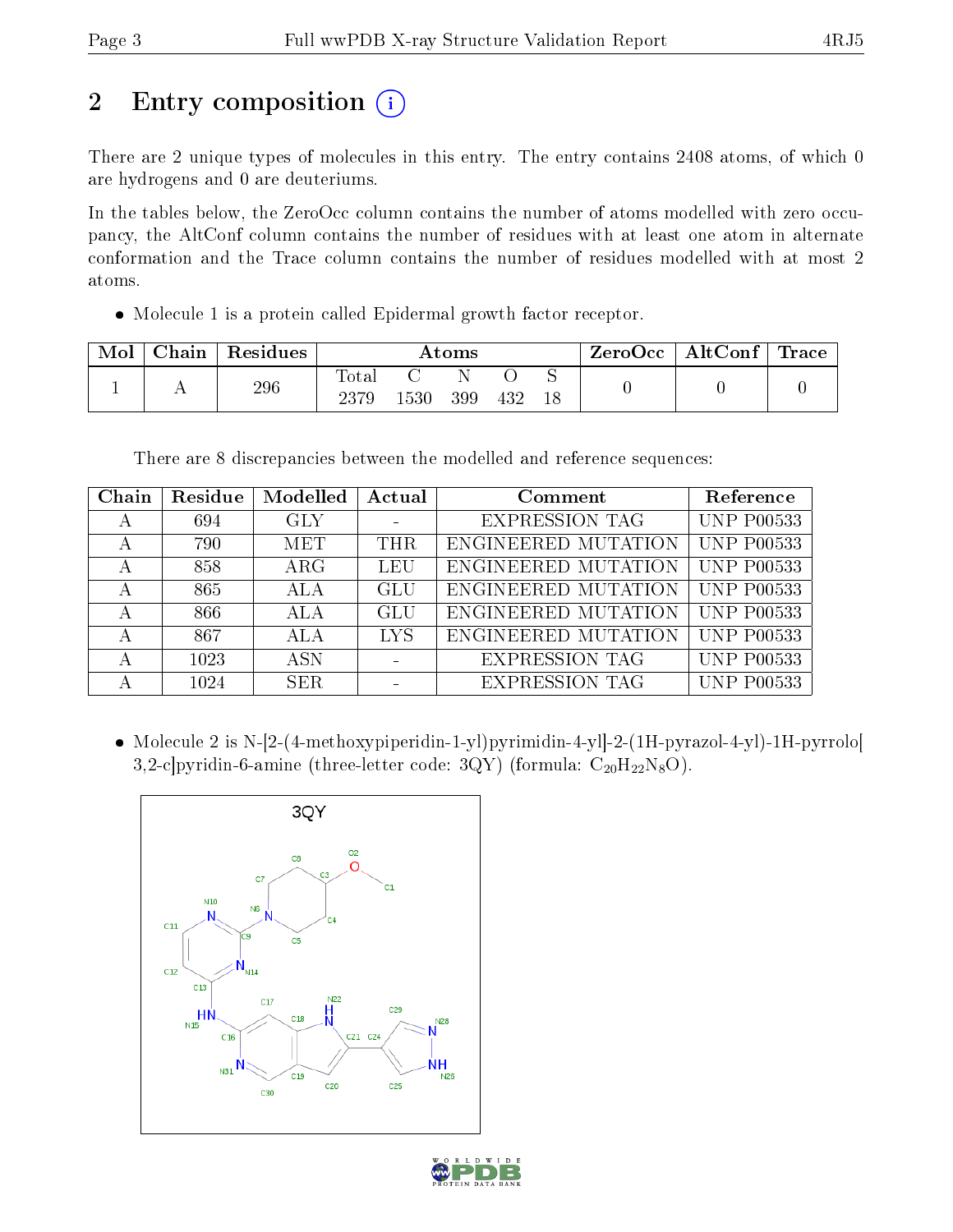|  |  | $\text{Mol}$   Chain   Residues | Atoms     |  |  | ZeroOcc   AltConf |  |
|--|--|---------------------------------|-----------|--|--|-------------------|--|
|  |  |                                 | Total C N |  |  |                   |  |
|  |  |                                 | 20        |  |  |                   |  |

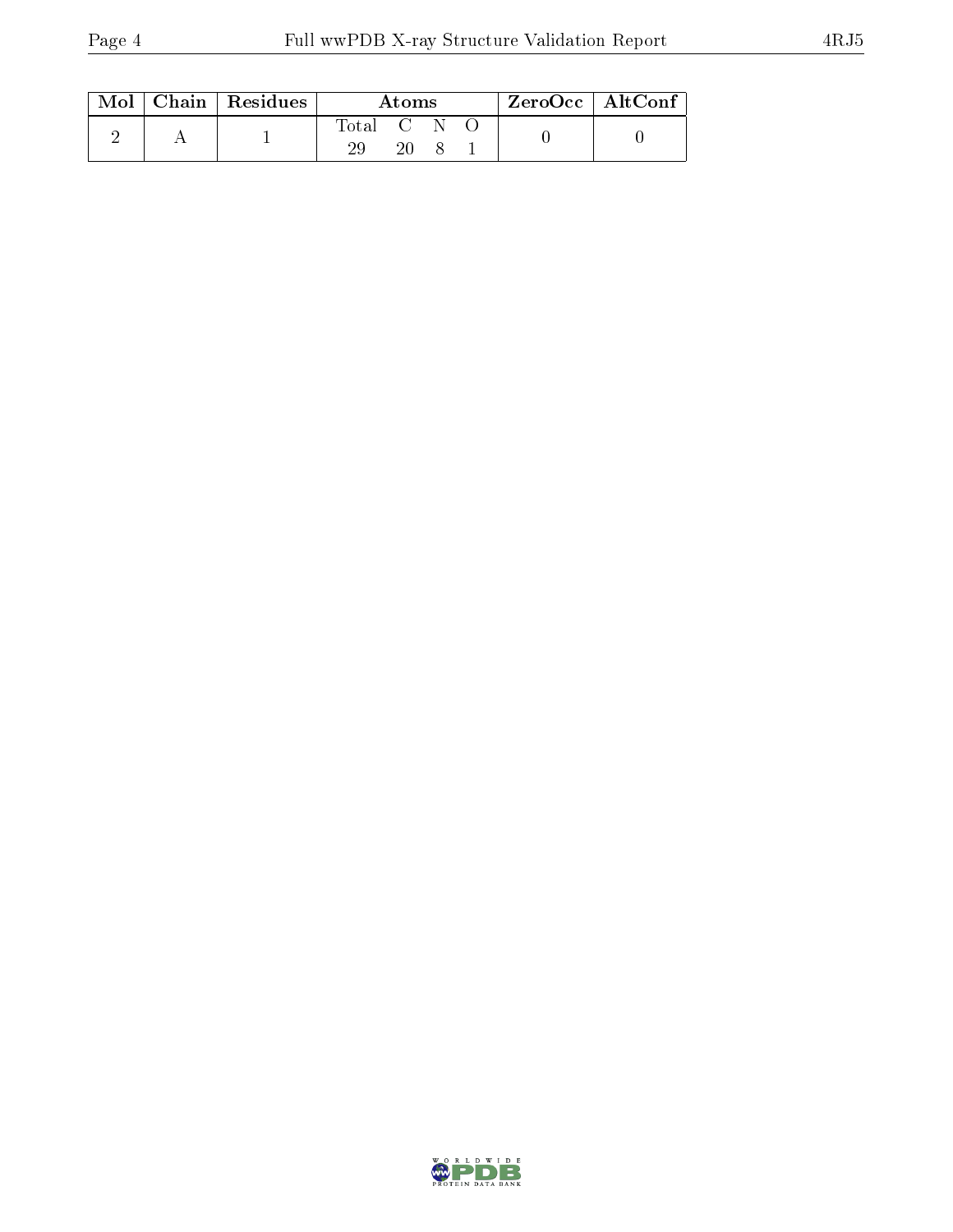# 3 Residue-property plots  $(i)$

These plots are drawn for all protein, RNA and DNA chains in the entry. The first graphic for a chain summarises the proportions of the various outlier classes displayed in the second graphic. The second graphic shows the sequence view annotated by issues in geometry and electron density. Residues are color-coded according to the number of geometric quality criteria for which they contain at least one outlier: green  $= 0$ , yellow  $= 1$ , orange  $= 2$  and red  $= 3$  or more. A red dot above a residue indicates a poor fit to the electron density (RSRZ  $> 2$ ). Stretches of 2 or more consecutive residues without any outlier are shown as a green connector. Residues present in the sample, but not in the model, are shown in grey.

• Molecule 1: Epidermal growth factor receptor



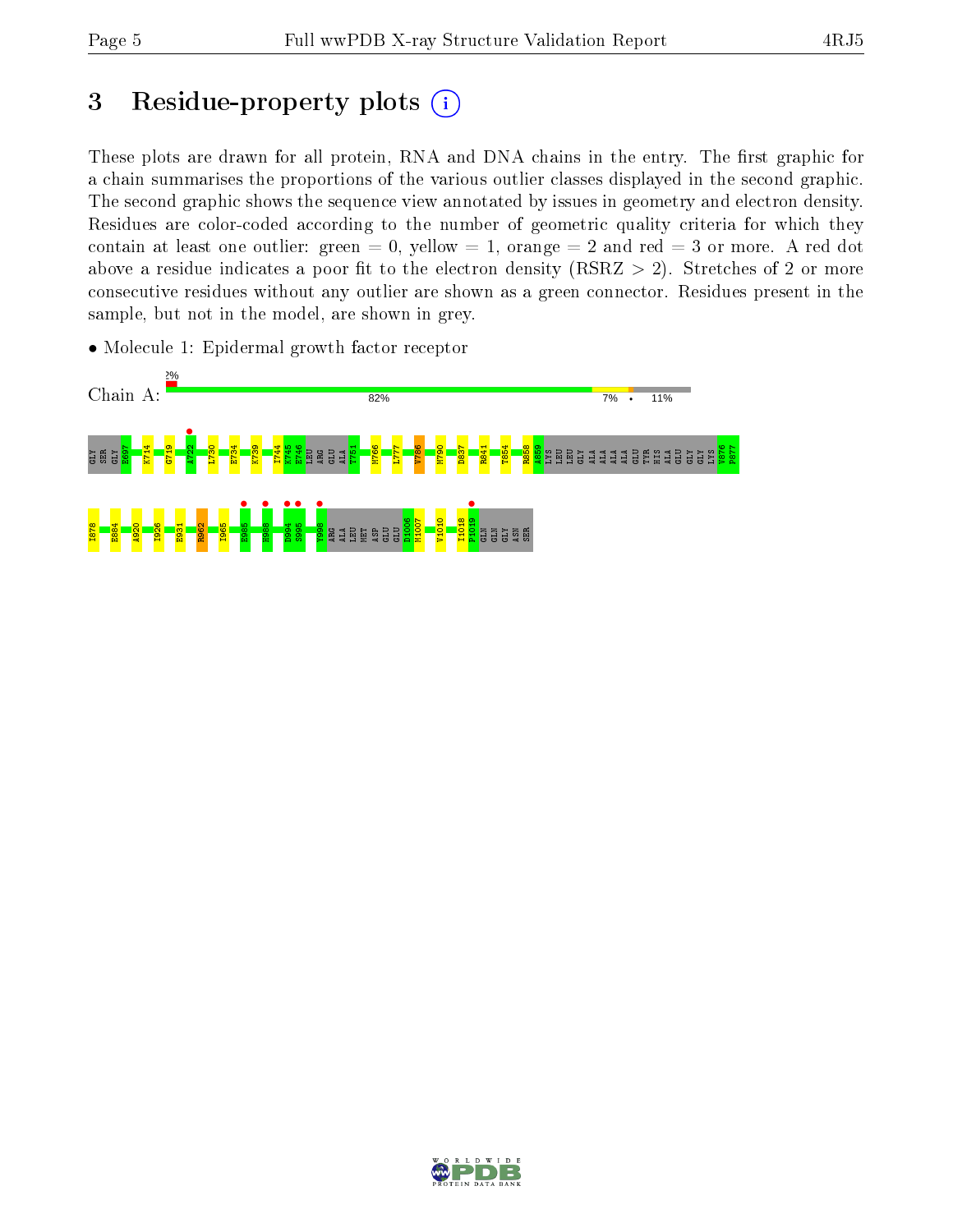# 4 Data and refinement statistics  $(i)$

| Property                                                   | <b>Value</b>                                                   | Source     |
|------------------------------------------------------------|----------------------------------------------------------------|------------|
| Space group                                                | I 2 3                                                          | Depositor  |
| Cell constants                                             | $146.80\text{\AA}$<br>$146.80\text{\AA}$<br>$146.80\text{\AA}$ |            |
| a, b, c, $\alpha$ , $\beta$ , $\gamma$                     | $90.00^\circ$<br>$90.00^\circ$<br>$90.00^\circ$                | Depositor  |
| Resolution $(A)$                                           | 50.00<br>$-3.10$                                               | Depositor  |
|                                                            | 73.40<br>3.10<br>$\frac{1}{2}$                                 | <b>EDS</b> |
| % Data completeness                                        | $100.0 (50.00-3.10)$                                           | Depositor  |
| (in resolution range)                                      | $100.0 (73.40-3.10)$                                           | <b>EDS</b> |
| $R_{merge}$                                                | 0.10                                                           | Depositor  |
| $\mathrm{R}_{sym}$                                         | (Not available)                                                | Depositor  |
| $\langle I/\sigma(I) \rangle^{-1}$                         | 4.55 (at $3.13\text{\AA}$ )                                    | Xtriage    |
| Refinement program                                         | <b>BUSTER 2.11.4</b>                                           | Depositor  |
|                                                            | $\overline{0.194}$ ,<br>0.229                                  | Depositor  |
| $R, R_{free}$                                              | 0.197<br>0.241<br>$\ddot{\phantom{a}}$                         | DCC        |
| $R_{free}$ test set                                        | 421 reflections $(4.34\%)$                                     | wwPDB-VP   |
| Wilson B-factor $(A^2)$                                    | 66.1                                                           | Xtriage    |
| Anisotropy                                                 | 0.000                                                          | Xtriage    |
| Bulk solvent $k_{sol}$ (e/Å <sup>3</sup> ), $B_{sol}(A^2)$ | $0.32$ , 40.0                                                  | <b>EDS</b> |
| $\overline{L-test for}$ twinning <sup>2</sup>              | $< L >$ = 0.51, $< L2 >$ = 0.34                                | Xtriage    |
| Estimated twinning fraction                                | $0.034$ for $-l,-k,-h$                                         | Xtriage    |
| $F_o, F_c$ correlation                                     | 0.92                                                           | <b>EDS</b> |
| Total number of atoms                                      | 2408                                                           | wwPDB-VP   |
| Average B, all atoms $(A^2)$                               | 66.0                                                           | wwPDB-VP   |

Xtriage's analysis on translational NCS is as follows: The largest off-origin peak in the Patterson function is  $3.15\%$  of the height of the origin peak. No significant pseudotranslation is detected.

<sup>&</sup>lt;sup>2</sup>Theoretical values of  $\langle |L| \rangle$ ,  $\langle L^2 \rangle$  for acentric reflections are 0.5, 0.333 respectively for untwinned datasets, and 0.375, 0.2 for perfectly twinned datasets.



<span id="page-5-1"></span><span id="page-5-0"></span><sup>1</sup> Intensities estimated from amplitudes.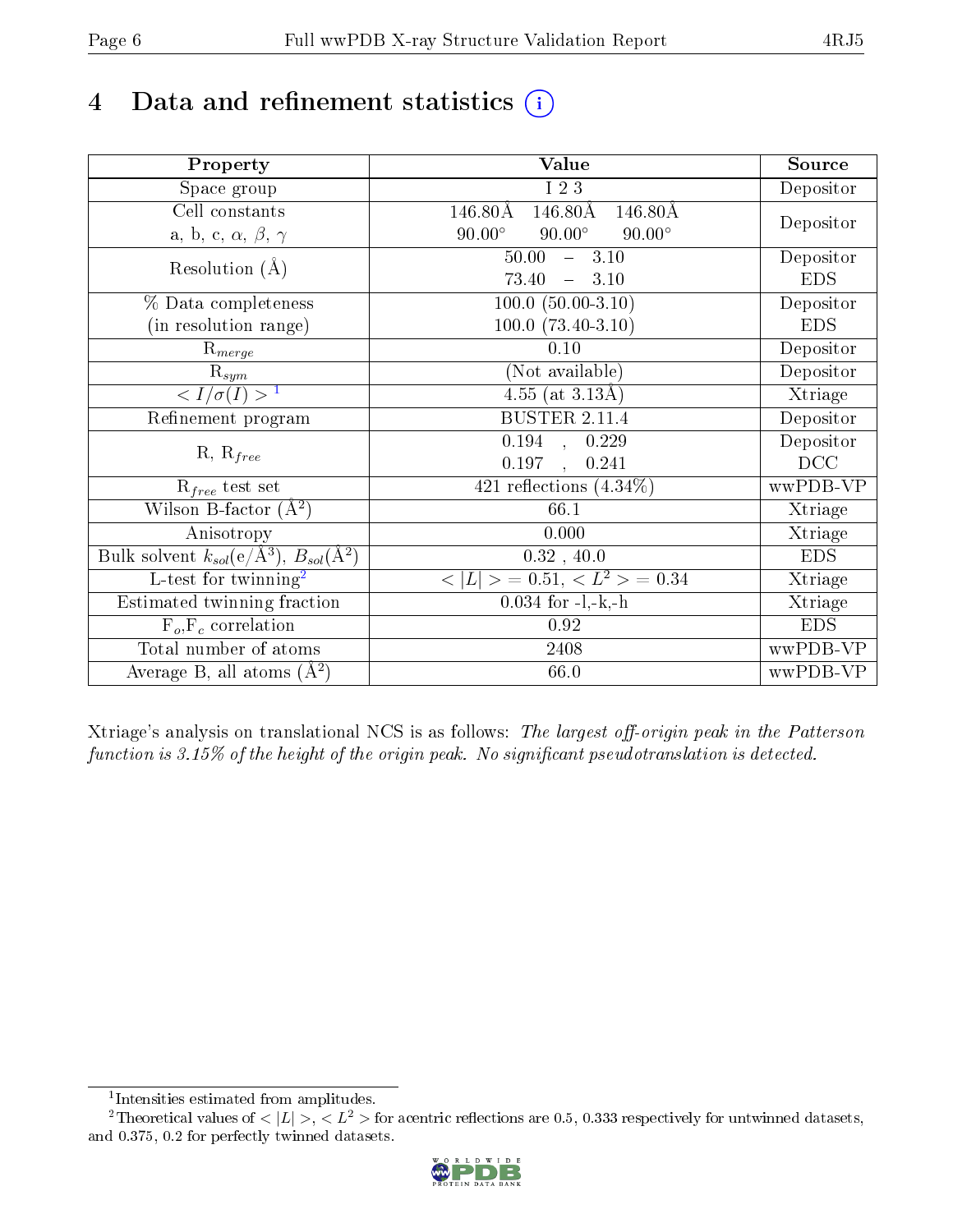## 5 Model quality  $(i)$

### 5.1 Standard geometry (i)

Bond lengths and bond angles in the following residue types are not validated in this section: 3QY

The Z score for a bond length (or angle) is the number of standard deviations the observed value is removed from the expected value. A bond length (or angle) with  $|Z| > 5$  is considered an outlier worth inspection. RMSZ is the root-mean-square of all Z scores of the bond lengths (or angles).

| $Mol$   Chain |      | Bond lengths                    | Bond angles |        |  |
|---------------|------|---------------------------------|-------------|--------|--|
|               |      | RMSZ $ #Z  > 5$ RMSZ $ #Z  > 5$ |             |        |  |
|               | 0.41 | 0/2432                          | 0.61        | 0/3293 |  |

There are no bond length outliers.

There are no bond angle outliers.

There are no chirality outliers.

There are no planarity outliers.

### 5.2 Too-close contacts  $(i)$

In the following table, the Non-H and H(model) columns list the number of non-hydrogen atoms and hydrogen atoms in the chain respectively. The H(added) column lists the number of hydrogen atoms added and optimized by MolProbity. The Clashes column lists the number of clashes within the asymmetric unit, whereas Symm-Clashes lists symmetry related clashes.

| Mol |      |      | Chain   Non-H   H(model)   H(added)   Clashes   Symm-Clashes |
|-----|------|------|--------------------------------------------------------------|
|     | 2379 | 2405 |                                                              |
|     |      |      |                                                              |
|     | 2408 | 9497 |                                                              |

The all-atom clashscore is defined as the number of clashes found per 1000 atoms (including hydrogen atoms). The all-atom clashscore for this structure is 2.

All (12) close contacts within the same asymmetric unit are listed below, sorted by their clash magnitude.

| Atom-1           | $\boldsymbol{\mathrm{Atom}\text{-}2}$ | Interatomic<br>distance $(\AA)$ | Clash<br>overlap $(A)$ |
|------------------|---------------------------------------|---------------------------------|------------------------|
| 1: A:790:MET:HE2 | 2:A:1101:3QY:H17                      | $1.65\,$                        | 0.76                   |
| 2:A:1101:3QY:N14 | 2:A:1101:3QY:H16                      | 2.16                            | 0.61                   |

Continued on next page...

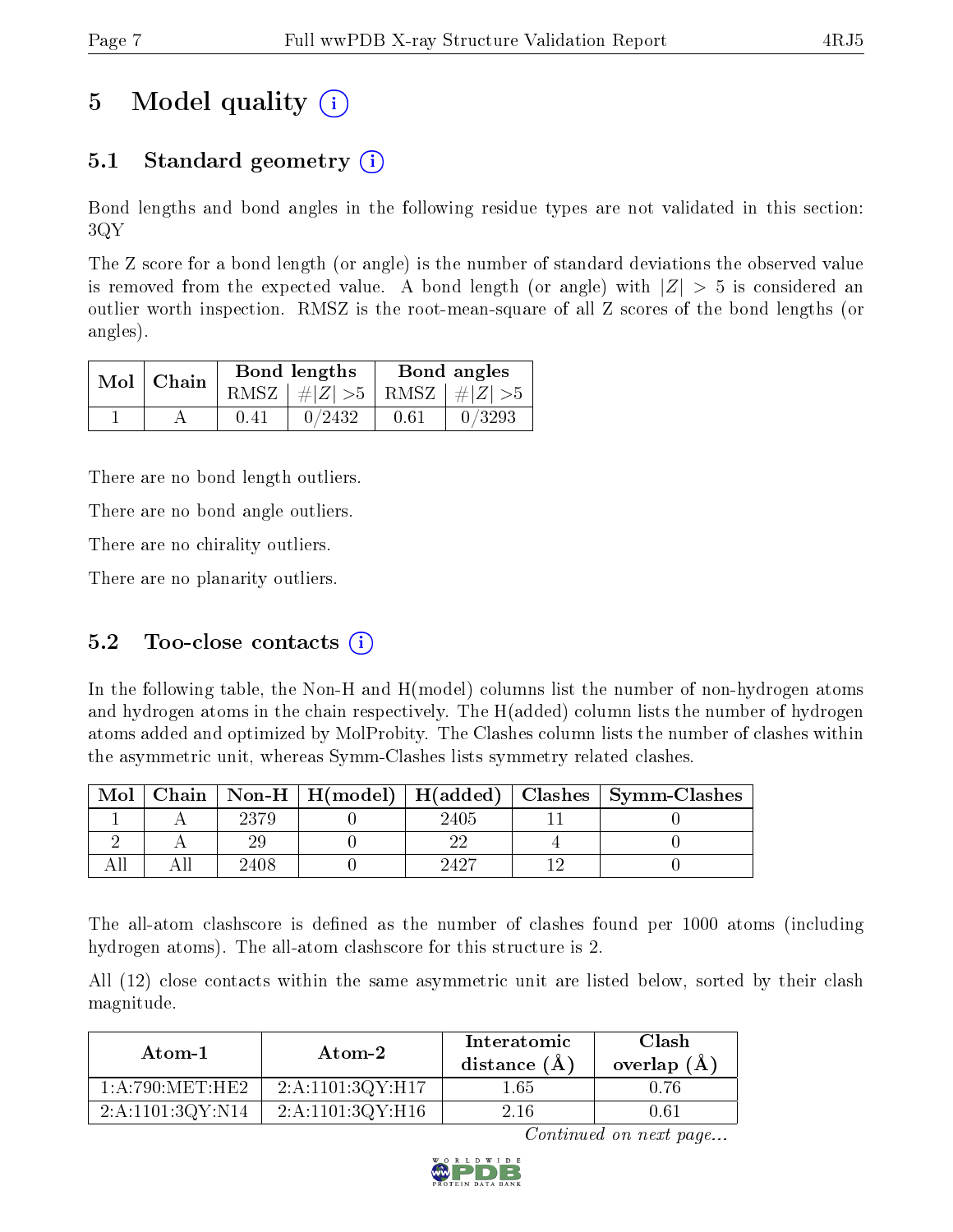| Atom-1              | Atom-2              | Interatomic<br>distance $(A)$ | Clash<br>overlap $(A)$ |
|---------------------|---------------------|-------------------------------|------------------------|
| 1:A:837:ASP:HB2     | 1: A:858: ARG:HD3   | 1.90                          | 0.53                   |
| 1:A:719:GLY:HA3     | 2:A:1101:3QY:H11    | 1.90                          | 0.52                   |
| 1: A:1007: MET:O    | 1:A:1010:VAL:HG12   | 2.12                          | 0.50                   |
| 1: A:766:MET:HB3    | 1:A:777:LEU:HB2     | 1.96                          | 0.47                   |
| 1:A:878:ILE:HD13    | 1:A:920:ALA:HB1     | 1.97                          | 0.47                   |
| 1: A:926: ILE: HG23 | 1:A:931:GLU:HB3     | 1.97                          | 0.47                   |
| 1: A:854:THR:OG1    | 2:A:1101:3QY:H21    | 2.16                          | 0.46                   |
| 1: A:714: LYS: HG2  | 1:A:744:ILE:HD13    | 1.97                          | 0.46                   |
| 1:A:962:ARG:HA      | 1: A:965: ILE: HD12 | 1.99                          | 0.45                   |
| 1:A:730:LEU:HD22    | 1:A:739:LYS:HB3     | 2.02                          | 0.41                   |

Continued from previous page...

There are no symmetry-related clashes.

### 5.3 Torsion angles (i)

#### 5.3.1 Protein backbone  $(i)$

In the following table, the Percentiles column shows the percent Ramachandran outliers of the chain as a percentile score with respect to all X-ray entries followed by that with respect to entries of similar resolution.

The Analysed column shows the number of residues for which the backbone conformation was analysed, and the total number of residues.

| $\mid$ Mol $\mid$ Chain $\mid$ |                                                            | Analysed Favoured Allowed Outliers Percentiles |  |  |  |  |
|--------------------------------|------------------------------------------------------------|------------------------------------------------|--|--|--|--|
|                                | $288/331$ (87\%)   276 (96\%)   10 (4\%)   2 (1\%)   22 57 |                                                |  |  |  |  |

All (2) Ramachandran outliers are listed below:

| Mol | Chain | Res | L'ype |  |  |
|-----|-------|-----|-------|--|--|
|     |       |     | メミレコー |  |  |
|     |       |     |       |  |  |

#### 5.3.2 Protein sidechains  $(i)$

In the following table, the Percentiles column shows the percent sidechain outliers of the chain as a percentile score with respect to all X-ray entries followed by that with respect to entries of similar resolution.

The Analysed column shows the number of residues for which the sidechain conformation was analysed, and the total number of residues.

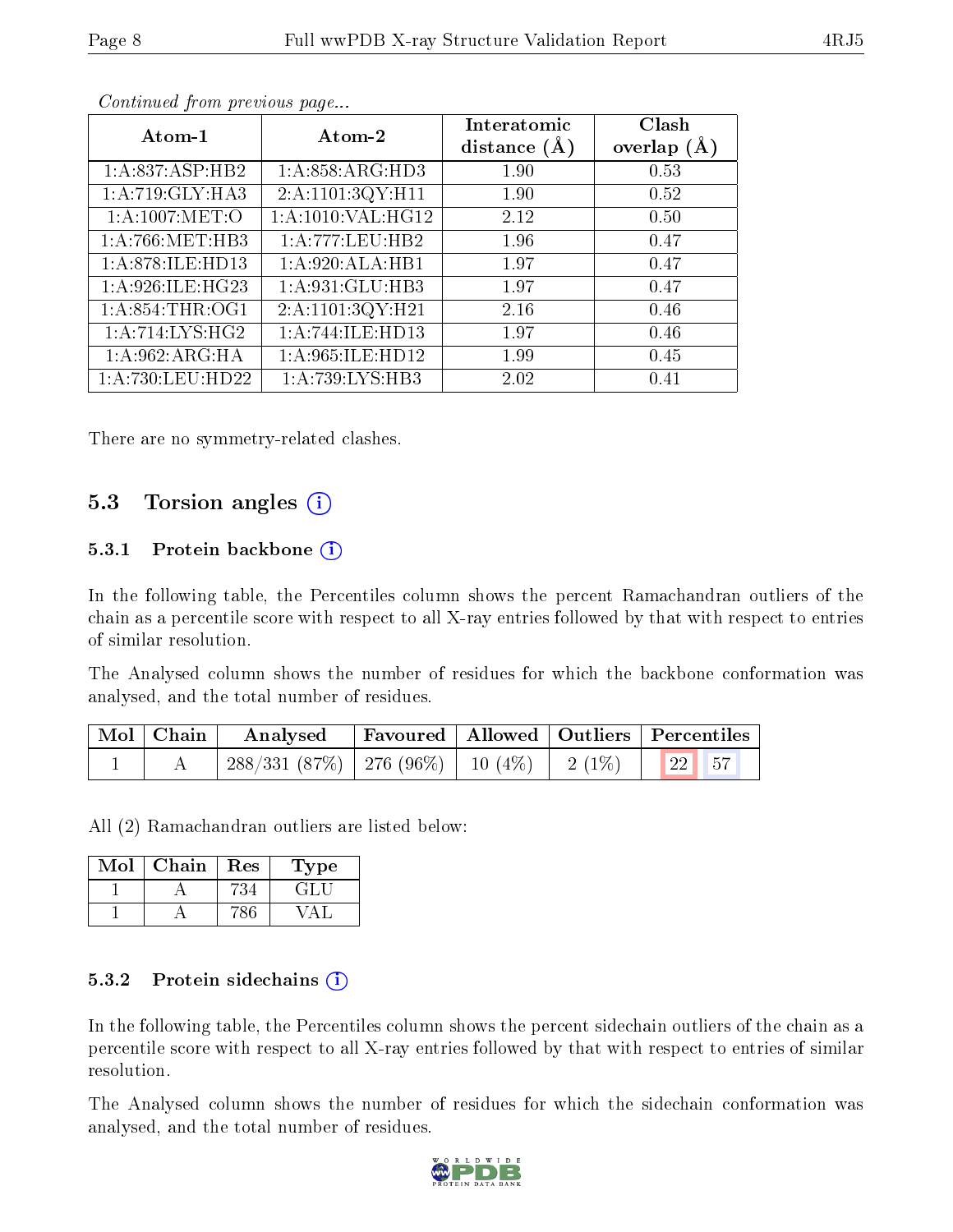| Mol   Chain | Analysed                                | Rotameric   Outliers   Percentiles |                                 |  |  |
|-------------|-----------------------------------------|------------------------------------|---------------------------------|--|--|
|             | $265/287 (92\%)$   260 (98\%)   5 (2\%) |                                    | $\vert 57 \vert \vert 81 \vert$ |  |  |

All (5) residues with a non-rotameric sidechain are listed below:

| Mol | $Chain$ | Res  | Type        |  |  |
|-----|---------|------|-------------|--|--|
|     |         | 786  | VAL         |  |  |
|     |         | 841  | ${\rm ARG}$ |  |  |
|     |         | 884  | GLU         |  |  |
|     |         | 962  | ${\rm ARG}$ |  |  |
|     |         | 1018 | IL E        |  |  |

Some sidechains can be flipped to improve hydrogen bonding and reduce clashes. All (2) such sidechains are listed below:

| $\Omega$ | Chain | Res | L'ype |
|----------|-------|-----|-------|
|          |       |     |       |
|          |       |     |       |

#### 5.3.3 RNA (1)

There are no RNA molecules in this entry.

### 5.4 Non-standard residues in protein, DNA, RNA chains (i)

There are no non-standard protein/DNA/RNA residues in this entry.

### 5.5 Carbohydrates (i)

There are no carbohydrates in this entry.

### 5.6 Ligand geometry (i)

1 ligand is modelled in this entry.

In the following table, the Counts columns list the number of bonds (or angles) for which Mogul statistics could be retrieved, the number of bonds (or angles) that are observed in the model and the number of bonds (or angles) that are dened in the Chemical Component Dictionary. The Link column lists molecule types, if any, to which the group is linked. The Z score for a bond length (or angle) is the number of standard deviations the observed value is removed from the expected value. A bond length (or angle) with  $|Z| > 2$  is considered an outlier worth inspection. RMSZ is the root-mean-square of all Z scores of the bond lengths (or angles).

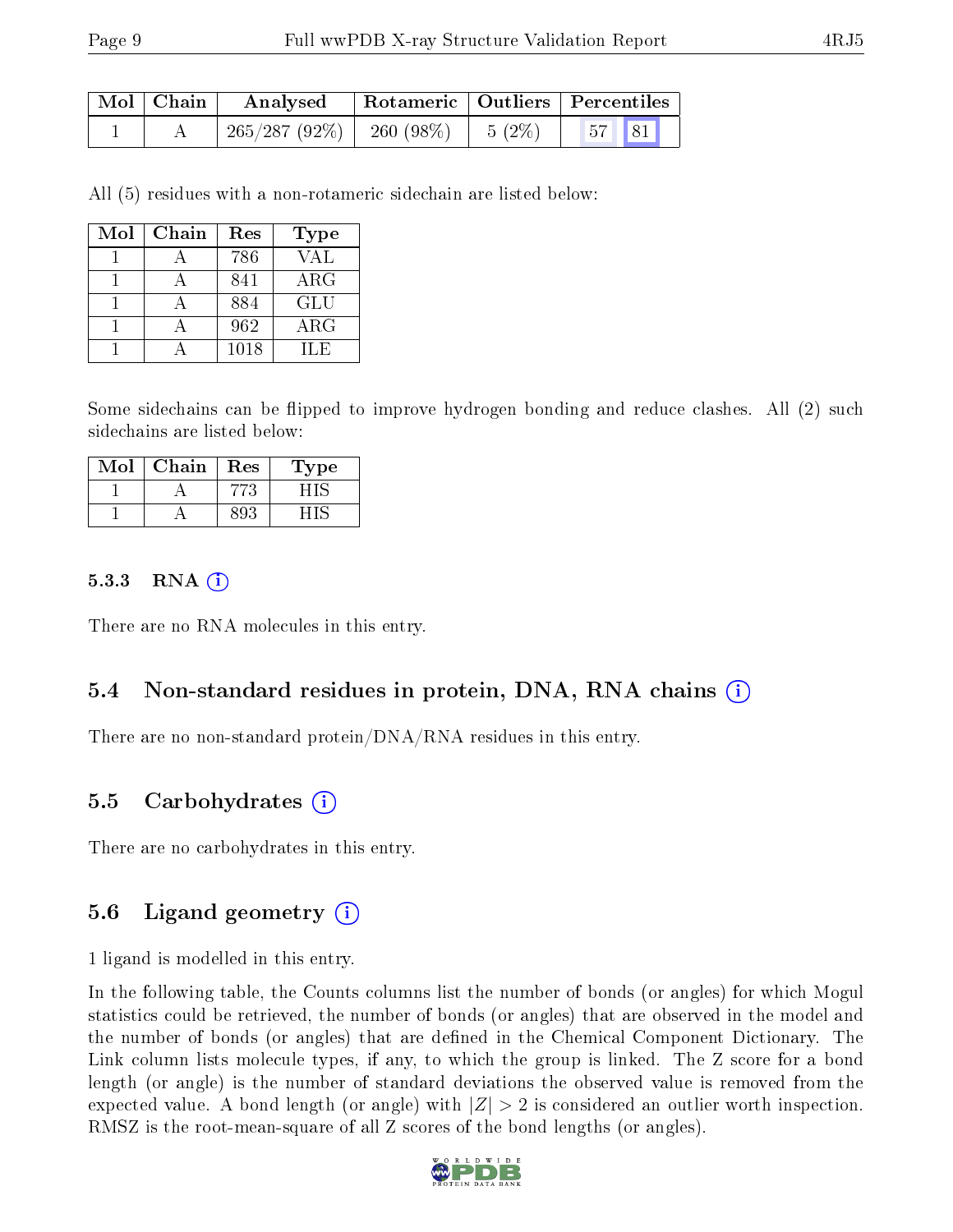| $\text{Mol}$   Type   Chain | $\operatorname{Res}$ | Link |            | Bond lengths |                      |          | Bond angles    |                                                                              |
|-----------------------------|----------------------|------|------------|--------------|----------------------|----------|----------------|------------------------------------------------------------------------------|
|                             |                      |      | Counts     |              |                      |          |                | $\mid$ RMSZ $\mid$ $\# Z  > 2 \mid$ Counts $\mid$ RMSZ $\mid \# Z  > 2 \mid$ |
| 3QY                         | 1101                 |      | 30, 33, 33 | 1.01         | $1(3\%)$   $\degree$ | 37,46,46 | $\boxed{2.51}$ | $\mid$ 14 (37%) $\mid$                                                       |

In the following table, the Chirals column lists the number of chiral outliers, the number of chiral centers analysed, the number of these observed in the model and the number defined in the Chemical Component Dictionary. Similar counts are reported in the Torsion and Rings columns. '-' means no outliers of that kind were identified.

|                  |              |                                   | Mol   Type   Chain   Res   Link   Chirals   Torsions   Rings |  |
|------------------|--------------|-----------------------------------|--------------------------------------------------------------|--|
| $-3 \mathrm{QY}$ | $\vert$ 1101 | <b>Contract Contract Contract</b> | $\frac{2}{10/24/24}$   0/5/5/5                               |  |

All (1) bond length outliers are listed below:

|  |  |                               | $\vert$ Mol   Chain   Res   Type   Atoms   Z   Observed $(\AA)$   Ideal $(\AA)$ |  |
|--|--|-------------------------------|---------------------------------------------------------------------------------|--|
|  |  | $1101$   $3QY$   C9-N6   2.51 | 1.40                                                                            |  |

All (14) bond angle outliers are listed below:

| Mol            | Chain | Res  | <b>Type</b> | Atoms                                             | Z       | Observed $(°)$ | Ideal $(^{\circ}$ |
|----------------|-------|------|-------------|---------------------------------------------------|---------|----------------|-------------------|
| 2              | А     | 1101 | 3QY         | $N10$ -C9- $N14$                                  | $-6.14$ | 119.86         | 126.00            |
| $\overline{2}$ | А     | 1101 | 3QY         | $C11-N10-C9$                                      | 5.95    | 121.66         | 115.08            |
| $\overline{2}$ | А     | 1101 | 3QY         | $C5-N6-C9$                                        | $-5.25$ | 112.98         | 121.69            |
| $\overline{2}$ | А     | 1101 | 3QY         | $C30-N31-C16$                                     | 5.24    | 123.11         | 117.81            |
| $\overline{2}$ | А     | 1101 | 3QY         | $N10$ -C9-N6                                      | 4.22    | 121.47         | 116.90            |
| $\overline{2}$ | А     | 1101 | 3QY         | $C12-C11-N10$                                     | $-3.64$ | 119.44         | 123.96            |
| $\overline{2}$ | А     | 1101 | 3QY         | $C7-N6-C9$                                        | $-3.63$ | 115.68         | 121.69            |
| $\overline{2}$ | А     | 1101 | 3QY         | $C12-C13-N14$                                     | $-2.91$ | 118.26         | 123.16            |
| $\overline{2}$ | A     | 1101 | 3QY         | C11-C12-C13                                       | 2.84    | 118.62         | 116.76            |
| $\overline{2}$ | А     | 1101 | 3QY         | $C21-N22-C18$                                     | 2.75    | 110.18         | 104.45            |
| $\overline{2}$ | А     | 1101 | 3QY         | $C1-O2-C3$                                        | 2.51    | 119.98         | 113.87            |
| $\overline{2}$ | А     | 1101 | 3QY         | N15-C13-N14                                       | 2.20    | 123.16         | 116.95            |
| $\overline{2}$ | А     | 1101 | 3QY         | C <sub>19</sub> -C <sub>30</sub> -N <sub>31</sub> | $-2.08$ | 120.17         | 124.08            |
| $\overline{2}$ | А     | 1101 | 3QY         | C <sub>17</sub> -C <sub>16</sub> -N <sub>31</sub> | $-2.07$ | 119.85         | 122.75            |

There are no chirality outliers.

All (2) torsion outliers are listed below:

| $Mol$   Chain | $\operatorname{Res}$ | Type | Atoms                                                          |
|---------------|----------------------|------|----------------------------------------------------------------|
|               | 1101                 | 3QY  | $N10$ -C9-N6-C5                                                |
|               | 1101                 | 3OY  | N <sub>14</sub> C <sub>9</sub> -N <sub>6</sub> -C <sub>5</sub> |

There are no ring outliers.

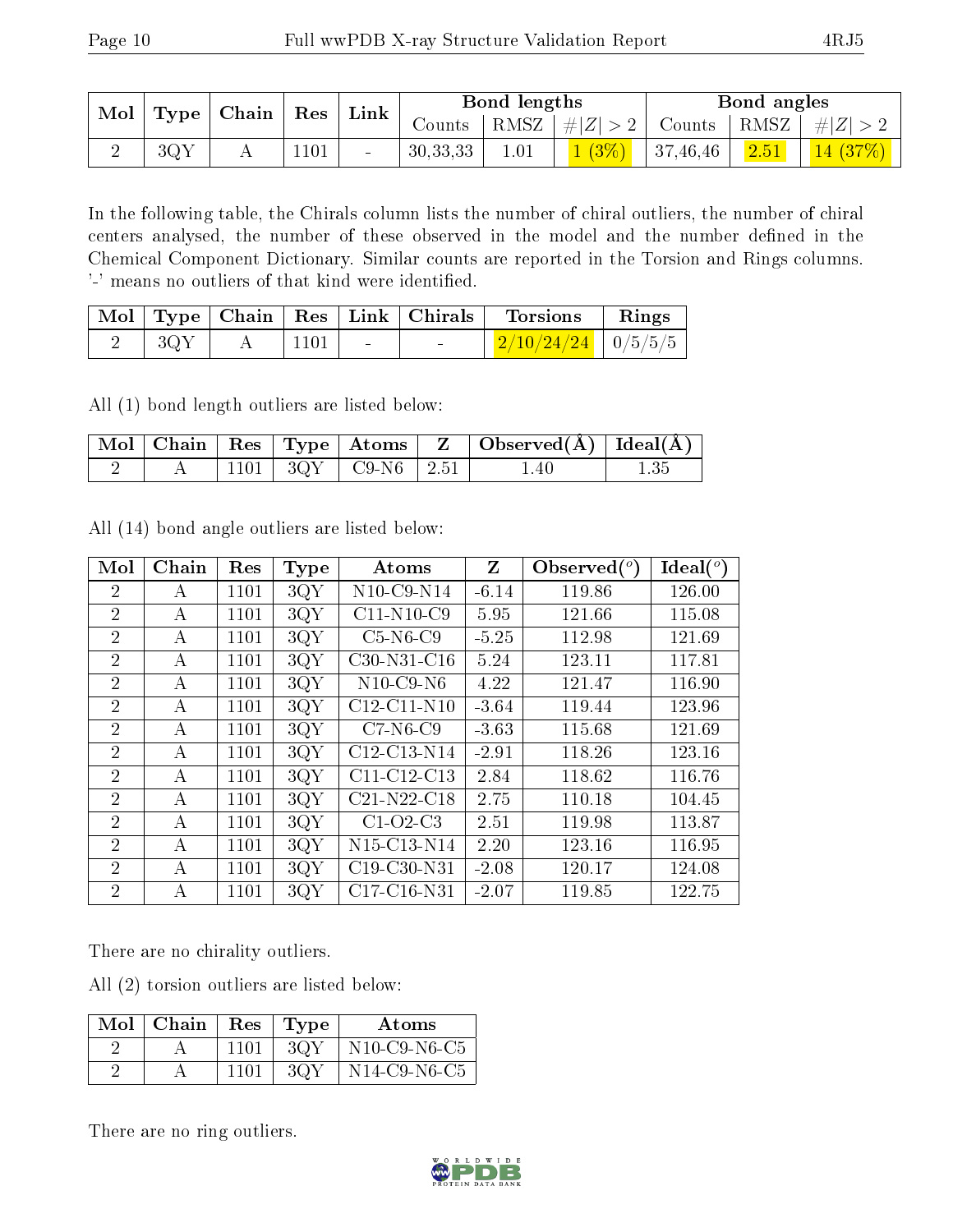|  | 1 monomer is involved in 4 short contacts: |  |  |  |  |  |  |  |
|--|--------------------------------------------|--|--|--|--|--|--|--|
|--|--------------------------------------------|--|--|--|--|--|--|--|

|  |                | Mol   Chain   Res   Type   Clashes   Symm-Clashes |
|--|----------------|---------------------------------------------------|
|  | $1101$   $3QY$ |                                                   |

The following is a two-dimensional graphical depiction of Mogul quality analysis of bond lengths, bond angles, torsion angles, and ring geometry for all instances of the Ligand of Interest. In addition, ligands with molecular weight > 250 and outliers as shown on the validation Tables will also be included. For torsion angles, if less then 5% of the Mogul distribution of torsion angles is within 10 degrees of the torsion angle in question, then that torsion angle is considered an outlier. Any bond that is central to one or more torsion angles identified as an outlier by Mogul will be highlighted in the graph. For rings, the root-mean-square deviation (RMSD) between the ring in question and similar rings identified by Mogul is calculated over all ring torsion angles. If the average RMSD is greater than 60 degrees and the minimal RMSD between the ring in question and any Mogul-identied rings is also greater than 60 degrees, then that ring is considered an outlier. The outliers are highlighted in purple. The color gray indicates Mogul did not find sufficient equivalents in the CSD to analyse the geometry.

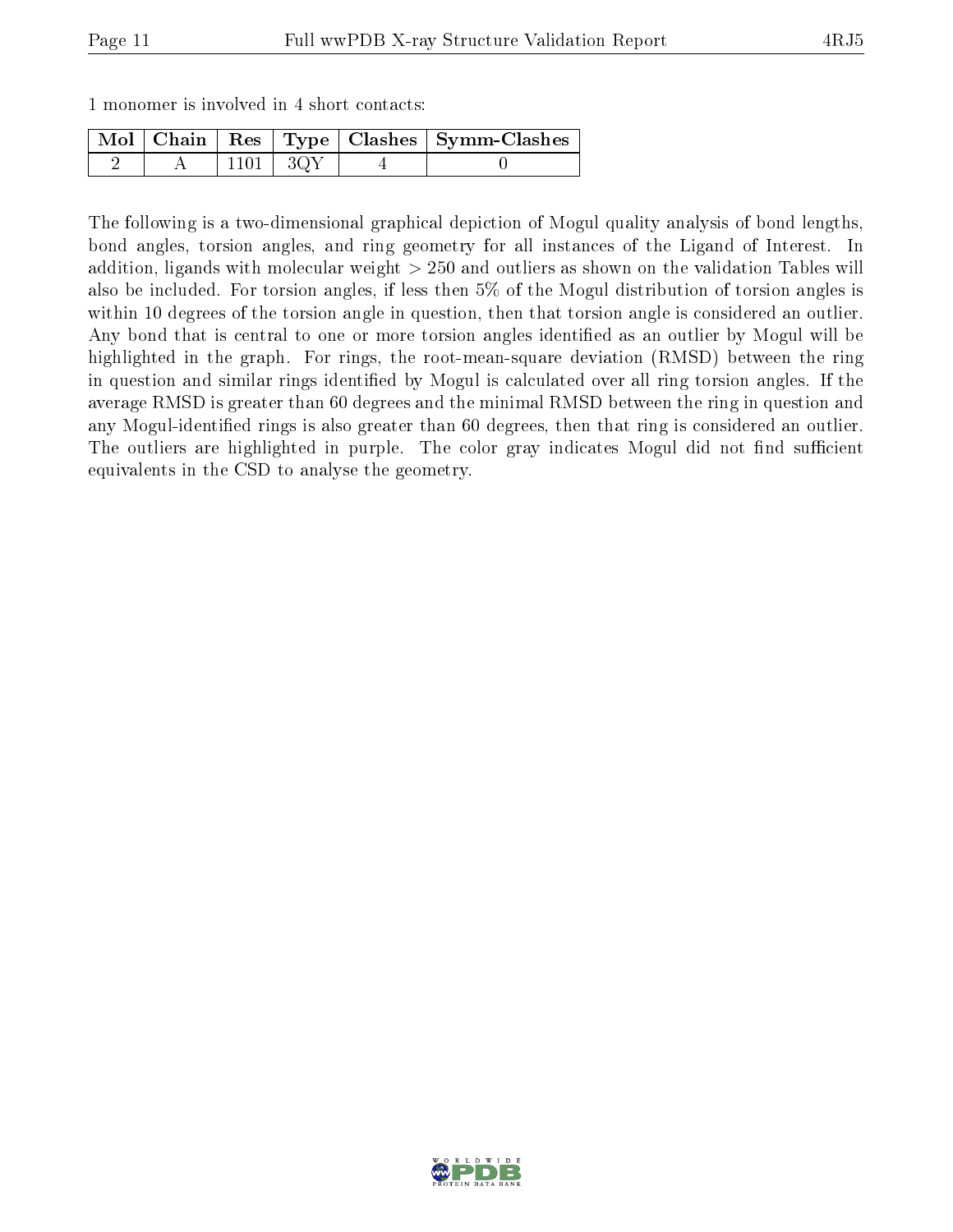

## 5.7 [O](https://www.wwpdb.org/validation/2017/XrayValidationReportHelp#nonstandard_residues_and_ligands)ther polymers (i)

There are no such residues in this entry.

## 5.8 Polymer linkage issues (i)

There are no chain breaks in this entry.

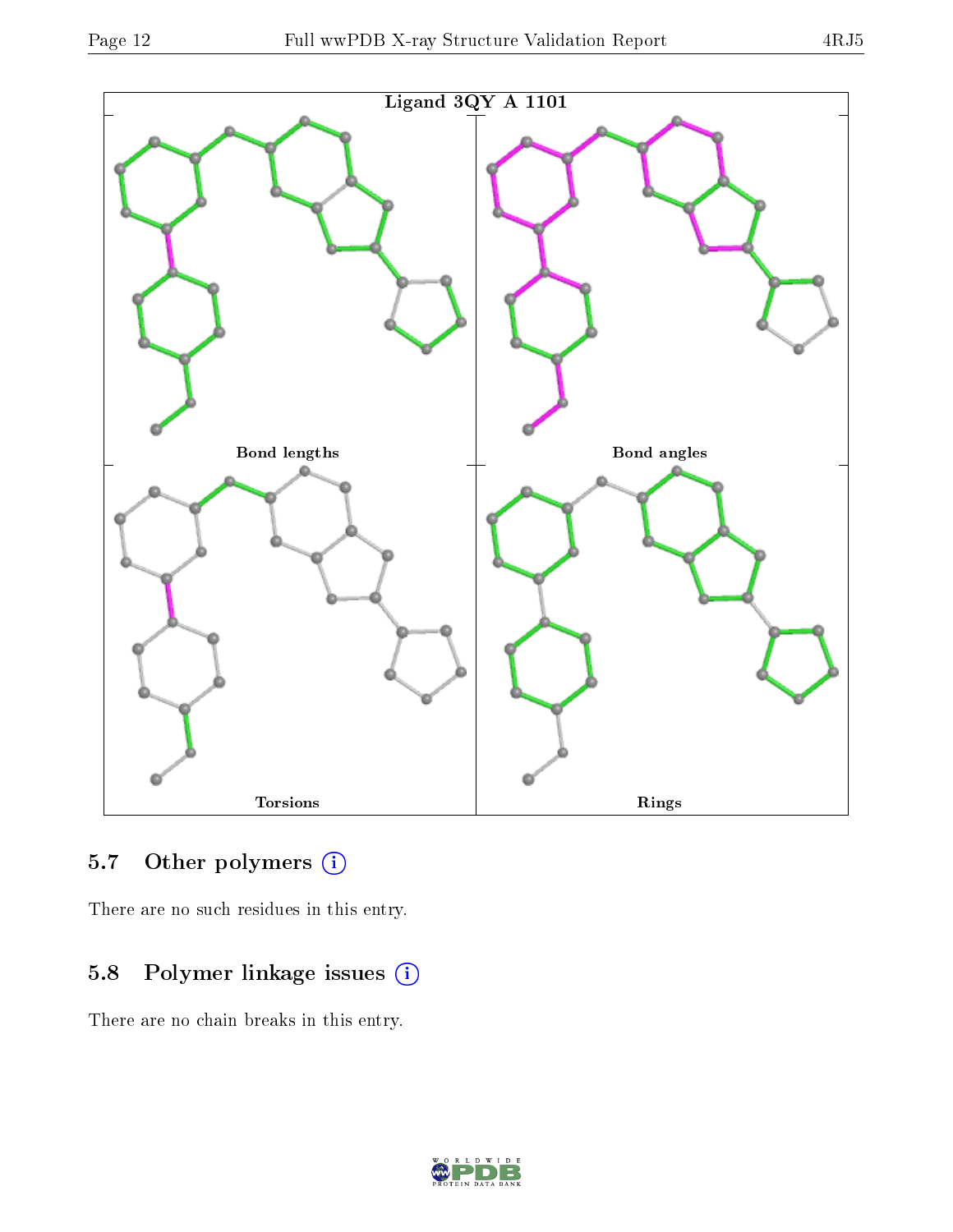## 6 Fit of model and data  $\left( \cdot \right)$

### 6.1 Protein, DNA and RNA chains (i)

In the following table, the column labelled  $#RSRZ>2'$  contains the number (and percentage) of RSRZ outliers, followed by percent RSRZ outliers for the chain as percentile scores relative to all X-ray entries and entries of similar resolution. The OWAB column contains the minimum, median,  $95<sup>th</sup>$  percentile and maximum values of the occupancy-weighted average B-factor per residue. The column labelled  $Q< 0.9$  lists the number of (and percentage) of residues with an average occupancy less than 0.9.

| $\mid$ Mol $\mid$ Chain $\mid$ | $\vert$ Analysed $\vert$ <rsrz> <math>\vert</math></rsrz> | $\parallel \quad \# \text{RSRZ}{>}2$                             | $\rm{OWAB}(\AA^2)$ $\mid$ Q<0.9 |  |
|--------------------------------|-----------------------------------------------------------|------------------------------------------------------------------|---------------------------------|--|
|                                |                                                           | 296/331 (89%)   -0.15   7 (2%) 59 37   35, 59, 109, 125   5 (1%) |                                 |  |

All (7) RSRZ outliers are listed below:

| Mol | Chain | Res  | Type       | <b>RSRZ</b> |
|-----|-------|------|------------|-------------|
|     |       | 995  | <b>SER</b> | 3.9         |
| 1   |       | 1019 | PRO        | 3.4         |
| 1   |       | 988  | HIS        | 3.3         |
| 1   |       | 722  | ALA        | 3.3         |
|     |       | 985  | <b>GLU</b> | 3.2         |
| 1   |       | 998  | <b>TYR</b> | 2.7         |
|     |       | 994  | ASP        | 2.3         |

### 6.2 Non-standard residues in protein, DNA, RNA chains  $(i)$

There are no non-standard protein/DNA/RNA residues in this entry.

### 6.3 Carbohydrates  $(i)$

There are no carbohydrates in this entry.

### 6.4 Ligands  $(i)$

In the following table, the Atoms column lists the number of modelled atoms in the group and the number defined in the chemical component dictionary. The B-factors column lists the minimum, median,  $95<sup>th</sup>$  percentile and maximum values of B factors of atoms in the group. The column labelled  $Q< 0.9$  lists the number of atoms with occupancy less than 0.9.

|     |  |                |      |                    | $\vert$ Mol $\vert$ Type $\vert$ Chain $\vert$ Res $\vert$ Atoms $\vert$ RSCC $\vert$ RSR $\vert$ B-factors(A <sup>2</sup> ) $\vert$ Q<0.9 |  |
|-----|--|----------------|------|--------------------|--------------------------------------------------------------------------------------------------------------------------------------------|--|
| 3QY |  | $1101$   29/29 | 0.93 | $\vert 0.29 \vert$ | 69,74,95,99                                                                                                                                |  |